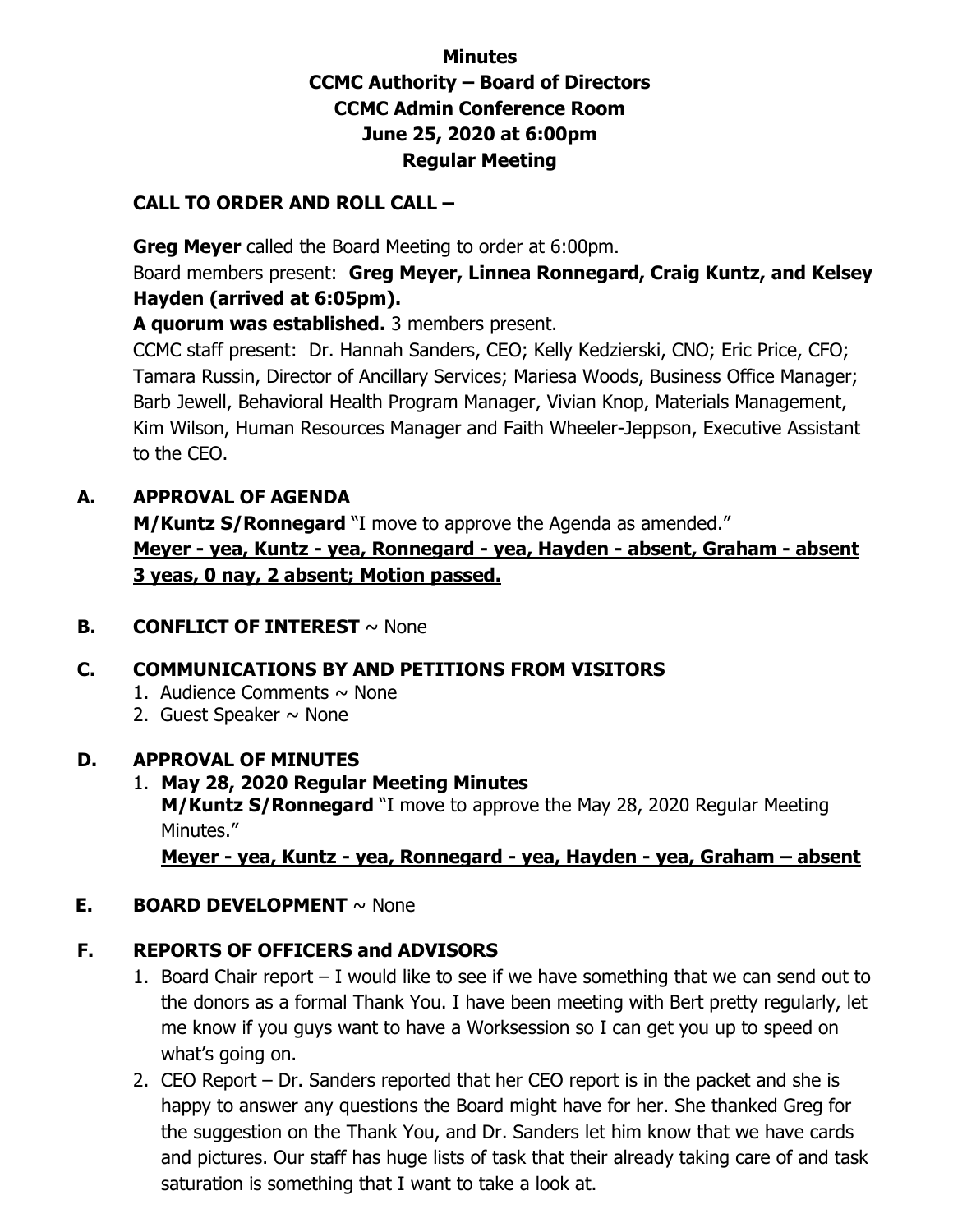- 3. CFO Report Eric stated that everyone has his report, he highlighted a few things on page 6 and 7. We are going through some more transition, our Business Office Manager has resigned and is done this week, so we will be posting that position again in the next 90 days or so. Also, last month there were quite a few questions on the collections policies, in the month of May we added two new charge codes so you'll start seeing those adjustments on the balance sheet more in July and August.
- 4. CNO Kelly reported that her reports are in the packet and she is available to answer any questions the Board may have for her. We have a few more travelers on staff, we need to be prepared in the event that COVID erupts in Cordova.

## **G. DISCUSSION ITEMS**

## 1. Board Communication Policy

Dr. Sanders reported that there is a copy of the original CCMC Board Communications Policy in the packet for reference should the Board decide that they would like to draft a Board Communications Policy, this may give some language to start from.

### 2. COVID Response

Dr. Sanders reported that since Covid has started we've put this in as a placeholder in our meetings. The City EOC and the Medical Response Team has been updating the community. Everyone is aware that currently we have three active cases, it looks like it is very contained so it will be a very small issue at Ocean Beauty. There isn't anything pending from the COVID side of things.

### **H. ACTION ITEMS**

# **1. COVID Preparation Capital Projects Section 1**

**M/Hayden S/Ronnegard** "I move that the CCMC Authority Board of Directors approve the COVID Preparation Capital Projects Section 1 for a total of \$308,161.31."

### **Meyer - yea, Kuntz - yea, Ronnegard - yea, Hayden - yea, Graham - absent 4 yeas, 0 nay, 1 absent; Motion passed.**

### **2. COVID Preparation Capital Projects Section 2**

**M/Kuntz S/Hayden** "I move that the CCMC Authority Board of Directors approve the COVID Preparation Capital Projects Section 2 for a total of \$650,000."

### **Meyer - yea, Kuntz - yea, Ronnegard - yea, Hayden - yea, Graham - absent 4 yeas, 0 nay, 1 absent; Motion passed.**

## **3. COVID Preparation Capital Projects Section 3**

**M/Hayden S/Ronnegard** "I move that the CCMC Authority Board of Directors approve the COVID Preparation Capital Projects Section 3 for a total of \$247,000."

### **Meyer - yea, Kuntz - yea, Ronnegard - yea, Hayden - yea, Graham - absent 4 yeas, 0 nay, 1 absent; Motion passed.**

# **I. AUDIENCE PARTICIPATION**